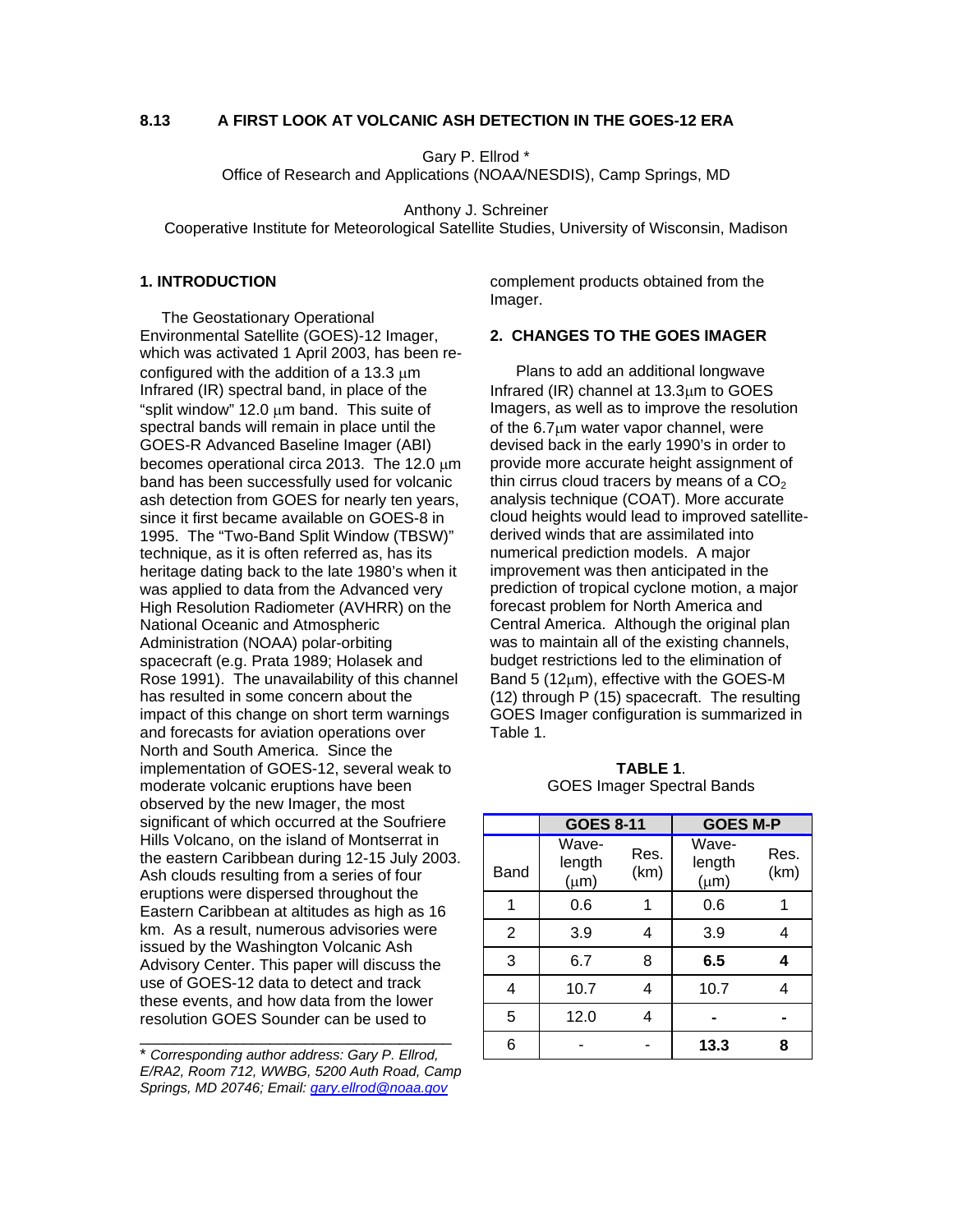## **3. PREDICTED IMPACT OF 12**µ**m INFRARED BAND LOSS**

 Prior to the GOES-12 launch, a study was conducted to estimate possible impacts on volcanic ash detection without the 12  $\mu$ m IR channel (Band 5 in Table 1) (Ellrod 2004). The study used data from the GOES Imager and Sounder, and other instruments such as the Moderate resolution Imaging Spectroradiometer (MODIS) available on the National Aeronautics and Space Administration's (NASA) experimental Earth Observing System (EOS) spacecraft. For the GOES data, principal component analysis (PCA) images were obtained using software developed by Hillger (1996). PCA techniques sort multi-spectral data to determine combinations that display the most redundant information in the first images, followed by increasingly unique information with higher numbered images. The latter images explain progressively less variance between image channels.

 PCA images in the study were produced that included and/or excluded the 12  $\mu$ m and 13.3 µm IR bands for several case studies to simulate capabilities for the GOES-8-11 and GOES-M+ series Imagers. In addition to subjective evaluation of the best PCA images, an objective parameter was devised to estimate overestimation of ash cloud extent due to false detection. The study concluded that some degradation of volcanic ash detection capability would be likely, mainly a result of (1) falsely identifying various meteorological cloud types and surface features as volcanic ash, and (2) underdetection of very thin ash. However, it was felt that significant ash clouds could still be effectively detected and tracked, albeit with more uncertainty. A study by Hillger and Clark (2002) led to similar conclusions. It was also determined that the new 13.3 µm band could be useful in discriminating high level ash from cirrus clouds.

 A few reasons why the loss of this channel may not be as serious as some expected is that there are situations where the TBSW technique fares poorly, due to: (1) the excessive thickness of the eruption cloud (which often contains copious water and large ejected particles) within a few hours after the eruption, (2) a lack of temperature contrast between the airborne ash and underlying surface, and (3) ambient atmospheric moisture that can mask low level ash clouds (e.g. Simpson et al 2000). Despite these shortcomings, the TBSW technique is effective in many cases, and has become an international benchmark for volcanic ash detection.

 In order to mitigate the loss of Band 5 it was recommended that (1) all existing bands on the GOES M-P Imagers be utilized (except possibly Band 3 water vapor which normally has little value), (2) products from the GOES Sounder (although limited in temporal and geographic coverage) be exploited since that instrument remains unchanged and has nineteen spectral bands, and (3) employ data from higher resolution instruments on polar orbiting spacecraft such as the NOAA AVHRR, and MODIS on NASA's Terra and Aqua. The remainder of this paper will show examples of how the GOES-12 Imager and Sounder are being used to detect potentially hazardous volcanic ash events.

## **4. GOES-12 VOLCANIC ASH ALGORITHM**

The loss of the 12  $\mu$ m IR channel on GOES-12 created the urgent need for a different approach to volcanic ash detection. Based partly on results of the impact studies previously described, a new algorithm was developed based on GOES Sounder and MODIS IR data (Ellrod and Im 2003), since those instruments possess the same channels as the GOES-12 Imager, though with different resolutions and spectral widths. The chosen method uses an arithmetic combination of Bands 2 (3.9  $\mu$ m), 4 (11  $\mu$ m) and 6 (13.3  $\mu$ m) expressed as:

$$
B = 5 (DT) - 230 \tag{1}
$$

Where B is output brightness count,  $DT = (T_2$  $-1.5T<sub>4</sub> + 1.5T<sub>6</sub>$ , T<sub>2</sub> is brightness temperature (BT) (K) observed in Band 2 (3.9 $\mu$ m), T<sub>4</sub> is BT in Band 4 (10.7 $\mu$ m) and T<sub>6</sub> in BT in Band 6 (13.3µm). DT values between 230 and 300 are scaled to output brightness counts between 0 and 255. Values of B that are large relative to surrounding clouds and terrain represent volcanic ash. Thresholds for volcanic ash detection using this new approach have not yet been established due to the diurnal variation of  $T_2$ . Even in bright daytime scenes, however, the ash clouds stand out against the background if they are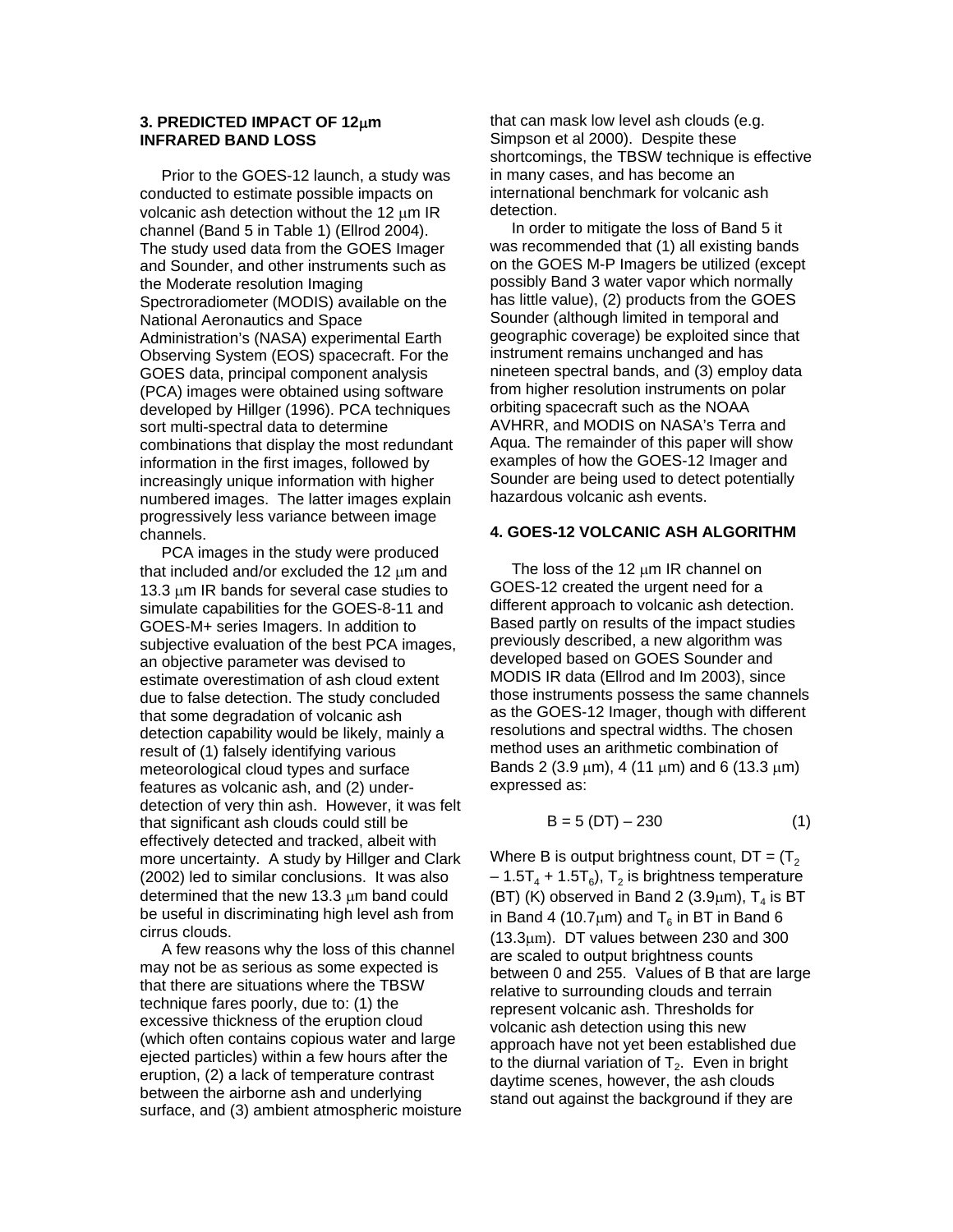sufficiently dense. Figure 1 shows brightness count (B) values from Equation (1) versus Band 4 temperature (K) on 14 July 2003 at 0915 UTC (0515 Caribbean Standard Time (CST)) for several different types of features. The volcanic ash (red) is clearly distinguishable from the cirrus (black), midlevel clouds (green), and warm ocean (blue) at this time. Note that if only thermal IR data were used, the ash would be virtually indistinguishable from other clouds in the region due to similar brightness temperatures.

 The GOES-12 volcanic ash product is generated routinely for several active volcanic regions in North and South America by both the NESDIS Office of Research and Applications, and the NESDIS Satellite Services Division and placed on their respective Web sites:

[http://www.orbit.nesdis.noaa.gov/smcd/opdb/](http://www.orbit.nesdis.noaa.gov/smcd/opdb/aviation/volc.html) [aviation/volc.html](http://www.orbit.nesdis.noaa.gov/smcd/opdb/aviation/volc.html) (ORA)

<http://www.ssd.noaa.gov/VAAC/>(SSD)

## **5. OBSERVATIONS OF THE SOUFRIERE HILLS ERUPTIONS OF 12-15 JULY 2003**

 Several eruptions of Soufriere Hills Volcano on the island of Montserrat occurred 12-15 July 2003, and provided the first opportunity to test GOES-12 ash detection capability under "live" conditions. The first and strongest event during the night of 12-13 July 2003 was clearly seen in GOES Band 4 IR due to cold cloud top temperatures and high altitude of the eruption column (15.7 km according to the Washington Volcanic Ash Advisory Center (W-VAAC), although multi-spectral techniques were not effective due to extensive high cloudiness caused by a tropical easterly wave. Figure 2 is a sequence of IR images that shows the evolution of the cold clouds related to the eruption as they spread to the northeast. Confirmation that this was volcanic ash was obtained from a Total Ozone Mapping Spectrometer (TOMS) Aerosol Index later that day (image available from NASA Web site at: <http://skye.gfsc.nasa.gov/archives.html>

 A second, weaker eruption occurred shortly after Midnight local time on 14 July 2003, resulting in a small ash cloud that reached 11.3 km based on the W-VAAC analysis. The ash cloud could be clearly tracked in a sequence of multi-spectral images as it drifted

to the west and northwest. Figure 3 compares the GOES-12 three-band ash product described in equation 1 at 0715 UTC (panel A) with the same product based on the Sounder at 0720 UTC (panel B), and the TBSW image, also from the Sounder at 0720 UTC. The Imager product depicts the boundary of the ash cloud at least as well as the Sounder images, including the TBSW combination.

 The last significant eruption in the series occurred early on the morning of 15 July 2003 and produced an ash cloud that reached an altitude of 14.7 km as it drifted to the west and southwest. The ash clouds could be tracked for a period of ten hours. Figure 4 is a comparison similar to Figure 3, showing that the GOES-12 Imager three-band composite was quite effective in discriminating the ash cloud from surrounding features.

# **6. OTHER GOES-12 CAPABILITIES**

## **6.1** *Imager Cloud Top Height Estimates*

The addition of a 13.3 um IR band allows evaluation of a  $CO<sub>2</sub>$  Analysis Technique (COAT) for the estimation of cloud top heights for semi-transparent clouds, including volcanic ash, in the GOES Cloud Top Pressure (CTP). Details on this technique are provided by Schreiner and Schmit 2001, and Schreiner et al 2002. The main assumptions are (1) cloud is opaque but infinitesimally thin (thus allowing application for semi-transparent clouds), and (2) emissivity is the same in both spectral ranges. The latter assumption, when applied to the 13.3 µm and 10.7 µm bands on GOES-12, is only valid when a volcanic cloud is partially composed of ice. For opaque clouds, an IR Window Technique is used, which matches the IR cloud top temperature with the appropriate height in upper air or numerical model temperature profiles.

 Although the CTP derived from the Imager is not considered to be as accurate as one obtained from the Sounder due to fewer spectral bands in the 13-15  $\mu$ m range, the advantage of the Imager product is more frequent observations to monitor rapidly changing conditions such as for major volcanic events. The Imager observes the eastern Caribbean every 30 minutes, the Sounder only once every six hours. Figure 5 shows the GOES cloud top analysis at 0845 UTC with the volcanic clouds encircled. Cloud top heights agreed with those provided by the W-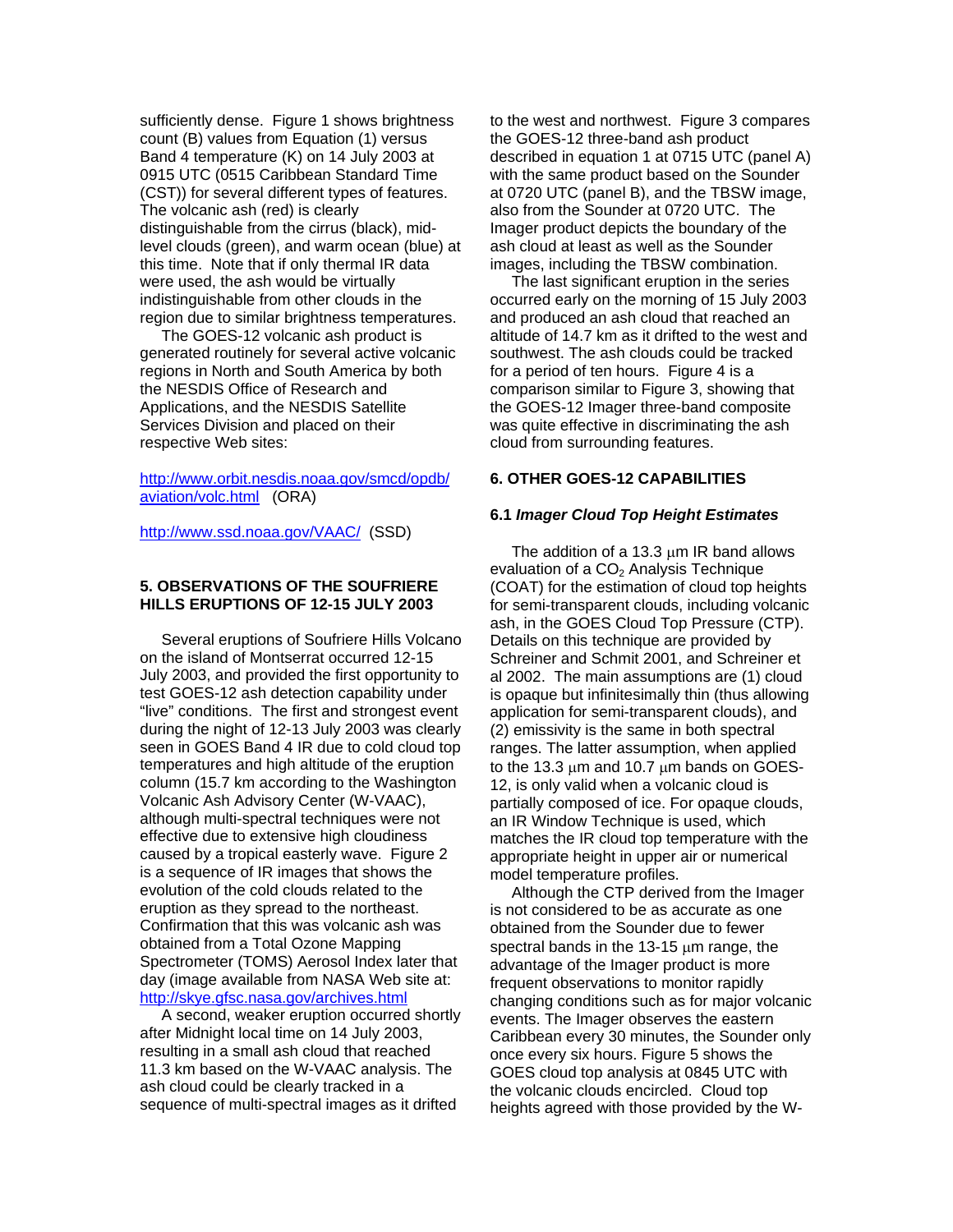VAAC at 0545 UTC (Figure 6) which were obtained using an independent technique. The W-VAAC estimates the altitudes of volcanic ash clouds by matching trajectories derived from image animations with wind direction and speed obtained from nearby radiosondes, numerical prediction models, or satellite cloud drift. The cloud top height is the maximum altitude that best correlates with that wind.

## **6.2** *Sulfur Dioxide Detection from the Sounder*

 The GOES Sounder has a nineteen channel filter wheel instrument whose main purpose is retrieval of temperature and moisture vertical profiles for selected regions of North America and adjacent oceanic areas. A detailed description of the GOES Sounder and various derived products is found in Menzel et al (1998). The Sounder aboard GOES-12 has remained unchanged from earlier spacecraft. Table 2 lists the Sounder infrared channels and associated spectral regions. Band 19 is a visible channel.

# **TABLE 2.**  GOES Sounder Spectral Bands

| <b>GOES-12</b> | Central         |  |
|----------------|-----------------|--|
| Sounder band   | wavelength (µm) |  |
|                | 14.71           |  |
| 2              | 14.37           |  |
| 3              | 14.06           |  |
| 4              | 13.64           |  |
| 5              | 13.37           |  |
| 6              | 12.66           |  |
| 7              | 12.02           |  |
| 8              | 11.03           |  |
| 9              | 9.71            |  |
| 10             | 7.43            |  |
| 11             | 7.02            |  |
| 12             | 6.51            |  |
| 13             | 4.57            |  |
| 14             | 4.52            |  |
| 15             | 4.46            |  |
| 16             | 4.13            |  |
| 17             | 3.98            |  |
| 18             | 3.74            |  |

 There are two spectral bands on the Sounder that are sensitive to absorption by  $SO<sub>2</sub>$ : Band 10 centered near 7.4  $\mu$ m, and

Band 17 near 4.0 um. Based on various studies, Band 10 is considered the better of the two. Since Band 10 is also sensitive to middle Tropospheric moisture, it is most effective in providing information on  $SO<sub>2</sub>$  that is in the upper Troposphere or lower Stratosphere where the effects of moisture are minimal. The use of Sounder data in determining quantitative retrievals of  $SO<sub>2</sub>$ content is described in Prata et al 2004.

 For qualitative determination of the presence of  $SO<sub>2</sub>$ , it may be simply adequate to produce images based on the difference of Band 10 and an additional band that has a peak response in the upper Troposphere and is not subject to moisture contamination such as Bands 9 (9.7  $\mu$ m) and 5 (13.3  $\mu$ m). An example is shown in Figure 7 for the Soufriere Hills event on 12 July 2004. The GOES Sounder image (left panel) is based on the Band 10 – Band 9 BTD at 1520 UTC, and is compared with a NASA TOMS  $SO<sub>2</sub>$  Index product (right panel) at approximately 1630 UTC. Lighter gray shades in the GOES image show regions where  $SO<sub>2</sub>$  concentration is largest. Despite the difference in valid times, there is good qualitative correlation between the two. The GOES product shows a strong signal for  $SO<sub>2</sub>$  to the west of Montserrat that was not observed by TOMS due to its location near the edge of the swath, and suggests the presence of  $SO<sub>2</sub>$  at mid-Tropospheric levels in the deep easterly flow.

Although  $SO<sub>2</sub>$  is not as hazardous to aircraft as volcanic ash, information on its presence could be used to (1) reduce the geographic extent of volcanic ash advisories and warnings, and (2) confirm the occurrence of an eruption in situations where cloudiness prevents positive identification based on multispectral IR techniques. An example of the latter application occurred on the night of 12- 13 July 2003. Figure 8 is the Band  $10 - 9$ BTD product from the GOES Sounder at 0920 UTC shortly after the eruption, showing a signal for  $SO<sub>2</sub>$  just to the east of the eruption cloud.

#### **6.3** *TBSW Images From the Sounder*

Since the Sounder still has a 12µm IR Band (Table 2), TBSW images can still be obtained, although at reduced resolution and frequency. Examples of these products and comparisons with those from the Imager were described by Ellrod (1998).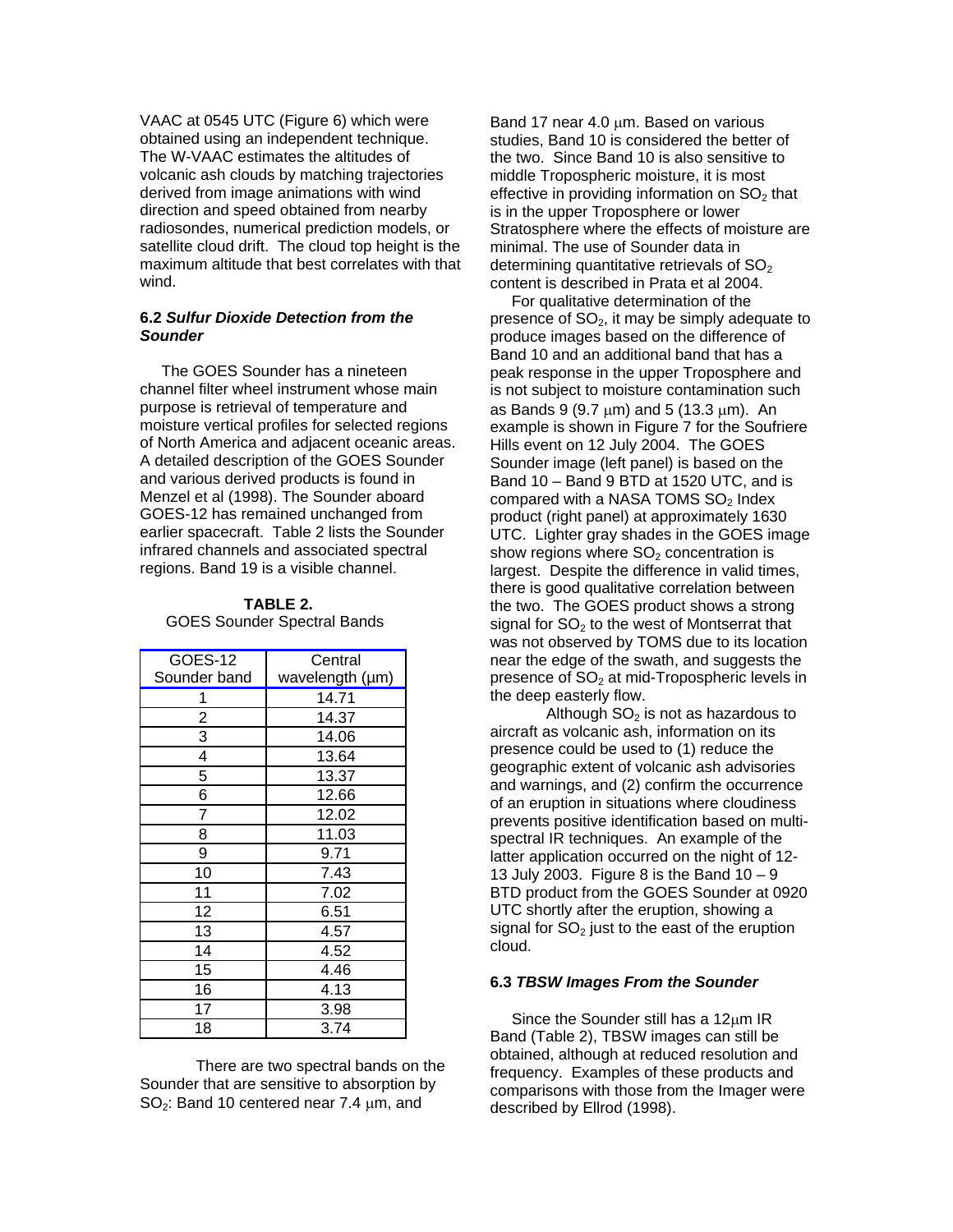#### **7. SUMMARY AND CONCLUSIONS**

 Data from the reconfigured GOES-12 Imager without a 12.0  $\mu$ m IR band was able to adequately observe the eruption clouds from Soufriere Hills Volcano during the 12-15 July 2003 episode using multi-spectral IR techniques. The strongest event on 12 July 2003 was partially obscured by high level clouds, a common deficiency of IR techniques. Subsequent episodes were well-observed using multi-spectral products. Although conditions for two of the eruption events were considered ideal because of the uniformly warm ocean background scene and absence of cloudiness, it nevertheless suggests that GOES-12 and its successors can be used effectively to warn pilots of hazardous ash clouds in many situations. Further analyses of additional events are needed to confirm these findings. Other new capabilities from GOES-12 that could be utilized in the issuance of volcanic ash advisories are: (1) improved cloud top height estimates from the Imager and (2) sulfur dioxide  $(SO<sub>2</sub>)$  detection using Sounder spectral band differences.

### **8. ACKNOWLEDGEMENTS**

 The contents of this paper are solely the opinions of the author(s) and do not constitute a statement of policy, decisions, or position on behalf of NOAA or the U.S. Government.

#### **9. REFERENCES**

Ellrod, G. P., 2004: Loss of the 12µm "Split Window" Band on GOES-M: Impacts on volcanic ash detection. *J. Volc. Geothermal Res*., Elsevier, Inc., 135/1-2, 91-103.

Ellrod, G. P., 1998: The use of GOES Sounder imagery for the detection of hazardous volcanic ash plumes. *National Weather Digest*, 22, 3-9.

Ellrod, G. P., B. H. Connell, and D. W. Hillger, 2003: Improved detection of airborne volcanic ash using multispectral infrared satellite data. *J. Geophys. Res*., *108*(D12), 4356.

Ellrod, G. P. and J-S. Im, 2003: Development of volcanic ash image products using MODIS

multi-spectral data. Paper 3.3, Proceedings of the *12th Conference on Satellite Meteorology and Oceanography*, 9-13 February 2003, Long Beach, California, American Meteorological Society, Boston.

Hillger, D. W., 1996: Meteorological features from principle component image transformation of GOES imagery. *Proc. Soc. Of Photo-Optical Instr. Eng.*, 7-9 August 1996, Denver, CO. SPIE, Bellingham, WA, pp. 111- 121.

Holasek, R. E., and W. I. Rose, (1991) Anatomy of 1986 Augustine eruptions as revealed by digital AVHRR satellite imagery. *Bull. Volcanol., 53*, 420-435.

Menzel, W., F. Holt, T. Schmit, R. Aune, A. Schreiner, G. Wade, and D. Gray, 1998: Application of GOES-8/9 soundings to weather forecasting and nowcasting. *Bull. Amer. Meteor. Soc.*, 79, 2059-2077.

Prata, A. J., (1989) Observations of volcanic ash clouds in the 10-12 micrometer window using AVHRR/2 data. *Int. J. Remote Sens.*, *10*, 751-761.

Prata, A. J., A. Schreiner, T. Schmit, and G. Ellrod, 2004: First measurements of volcanic sulfur dioxide from the GOES Sounder: Implications for improved aviation safety. *2nd Intl. Conf. on Volcanic Ash and Aviation Safety*, 21-24 June 2004, Washington, DC, Office of the Federal Coordinator for Meteorology, Silver Spring, Maryland.

Schreiner, A.J., T.J. Schmit, and R.M. Aune, (2002) Maritime inversions and the GOES Sounder cloud product, *National Weather Digest*, *26*, 27-38.

Schreiner, A.J. and T.J. Schmit, (2001) Derived Cloud Products from the GOES-M Imager, Preprints, *11th Conference on Satellite Meteorology and Oceanography*, Madison, Wisconsin, Amer. Meteor.Soc., 420- 423.

Simpson, J. J., G. Hufford, D. Pieri, and J. Berg, (2000) Failures in detecting volcanic ash from a satellite-based technique. *Remote Sens. Environ.*, *72*, 191-217.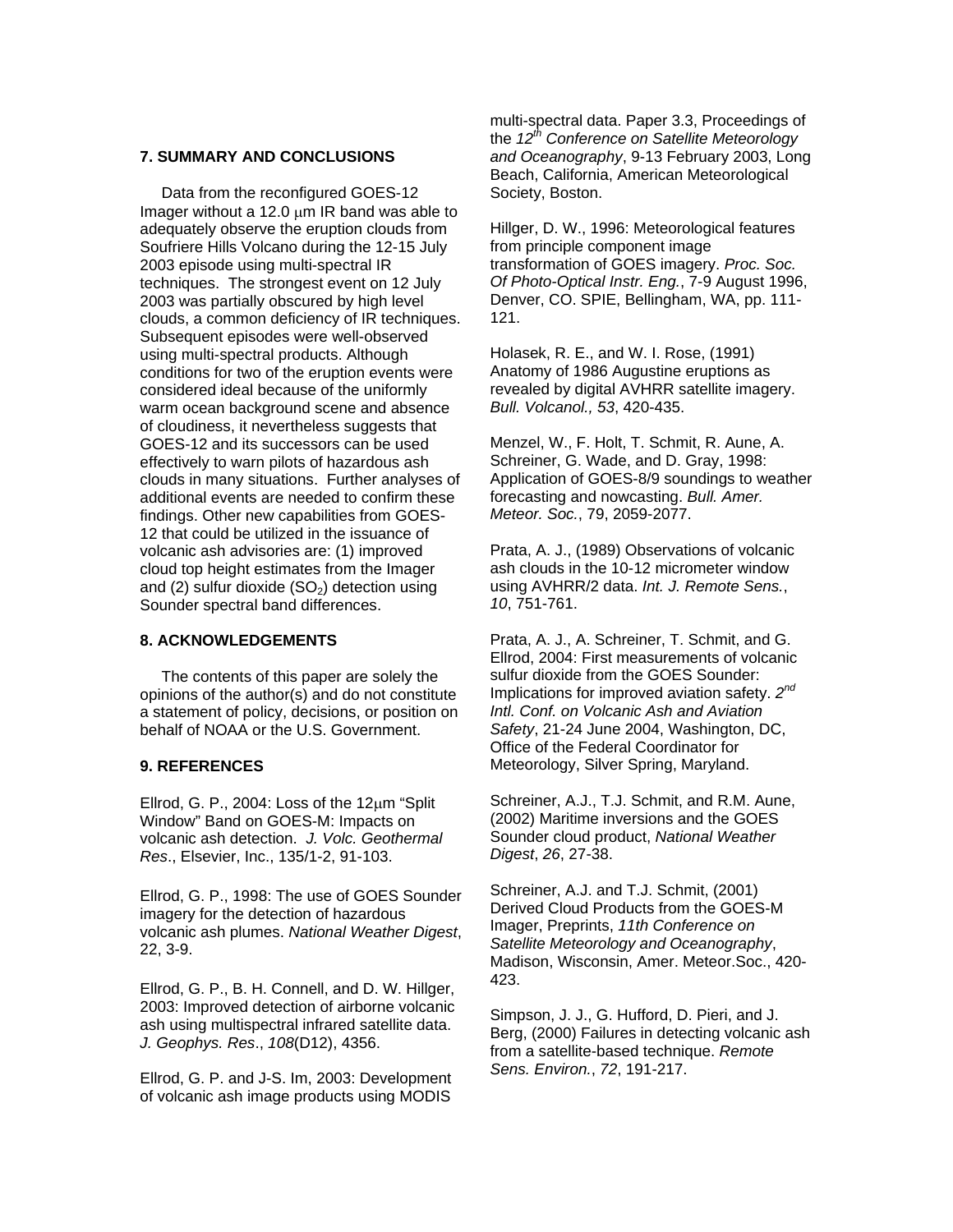

*Figure 1. Brightness count from Equation 1 plotted versus Band 4 IR temperature (K) for a variety of cloud or surface types, including volcanic ash (red). Data collected from the 0915 UTC image time on 14 July 2003.* 



*Figure 2. Sequence of Band 4 IR images at 0245 UTC, 0445 UTC, and 0645 UTC on 13 July 2003 showing expansion of eruption cloud (estimated to be within encircled area) from Soufriere Hills Volcano, Montserrat*.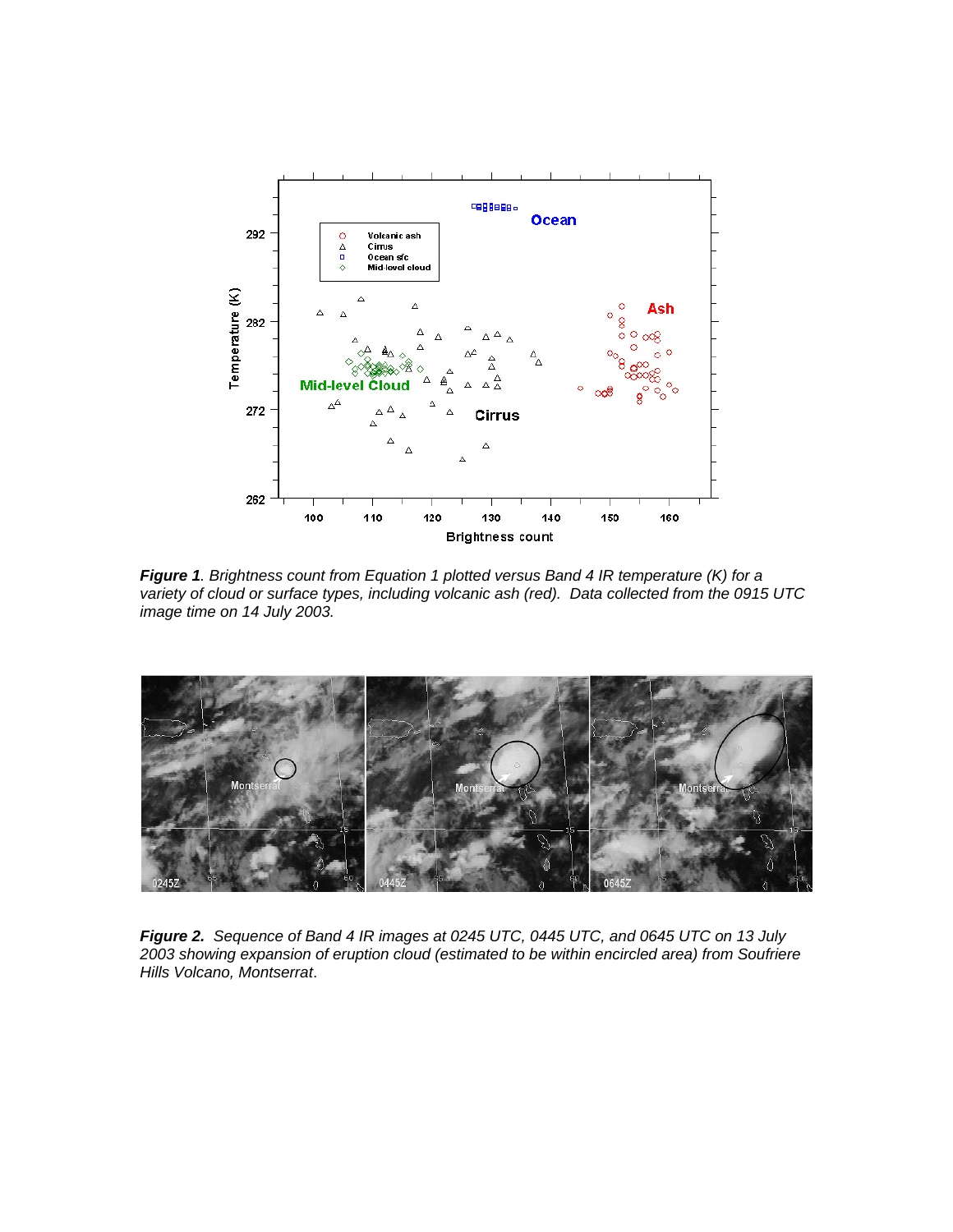

*Figure 3. Comparison of GOES-12 three-band IR image from Imager at 0715 UTC on 14 July 2003 (A) with the same image product from the Sounder valid at 0720 UTC (B). Panel C is a Two-Band Split Window image (based on 12.0*µ*m and 11.0*µ*m IR channels), also from the Sounder at 0720 UTC. Ash is shown by lighter gray shades within encircled areas. Black pixels represent cirrus clouds.* 



*Figure 4. Volcanic ash product (based on the 3.9, 10.7 and 13.3* µ*m bands) from the GOES-12 Imager (left) at 1245 UTC compared with the same product from the Sounder at 1320 UTC (center), and a two-band split window (TBSW) based on the 12.0 and 11.0 µm channels from the Sounder, also at 1320 UTC (right).*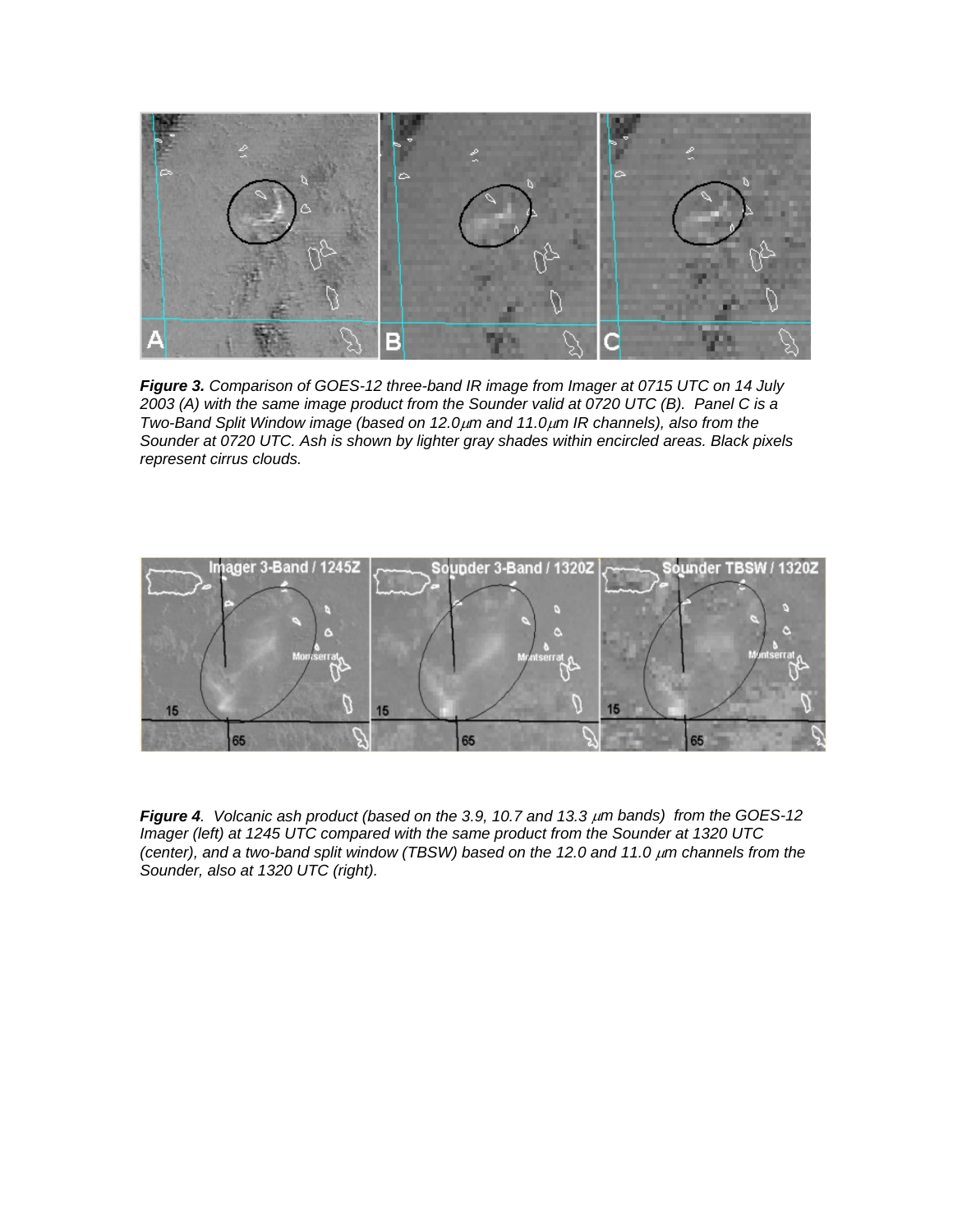

*Figure 5. Cloud top height product from the GOES Imager valid 0845 UTC, 14 July 2003. Cloud top scales are height (ft) and pressure (hPa). Ash cloud was bi-furcated, with mid-level ash moving to west-northwest, and higher level ash drifting north-northwest. Ash cloud heights are in good agreement with those from the VAAC (shown in Figure 6).* 



*Figure 6. Graphic from the Washington Volcanic Ash Advisory Center showing an analysis of volcanic ash cloud heights at 0545 UTC, 14 July 2003.*